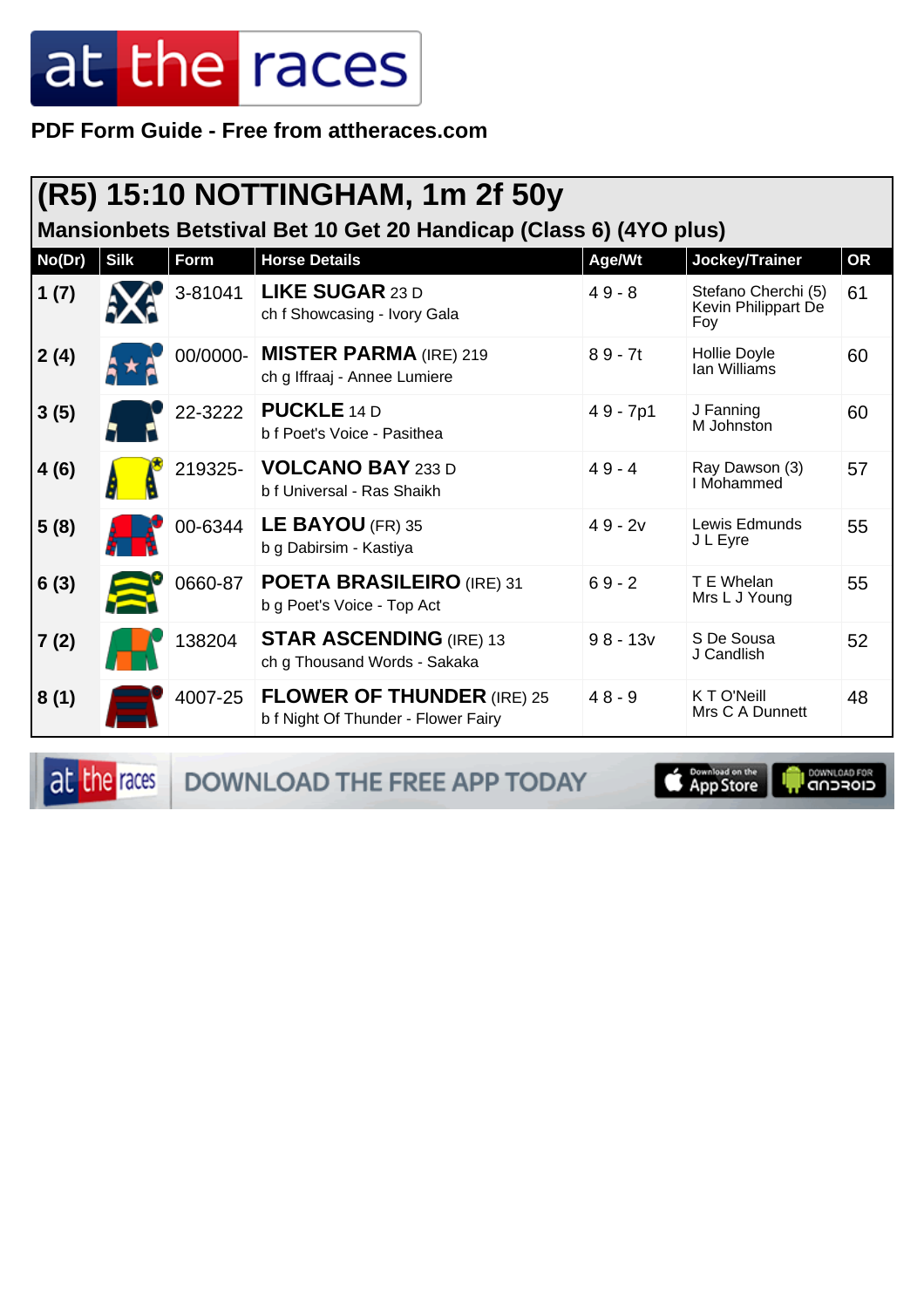**PDF Form Guide - Free from attheraces.com**

| (R5) 15:23 AYR, 1m<br>Dream Weddings At Western House Hotel Handicap (Class 4) (4YO plus) |             |          |                                                                        |            |                                          |           |  |  |
|-------------------------------------------------------------------------------------------|-------------|----------|------------------------------------------------------------------------|------------|------------------------------------------|-----------|--|--|
| No(Dr)                                                                                    | <b>Silk</b> | Form     | <b>Horse Details</b>                                                   | Age/Wt     | Jockey/Trainer                           | <b>OR</b> |  |  |
| 1(3)                                                                                      |             | 18/60-26 | <b>DONTASKMEAGAIN (USA) 17</b><br>ch c Karakontie - Al Beedaa          | $49 - 8$   | <b>B A Curtis</b><br>M Johnston          | 86        |  |  |
| 2(2)                                                                                      |             | 00-1456  | <b>STREAK LIGHTNING (IRE) 19 D</b><br>ch g Night Of Thunder - Emreliya | $49 - 7$   | Oliver Stammers (5)<br>M Johnston        | 85        |  |  |
| 3(5)                                                                                      |             | 5220-74  | HAJJAM 8 CD<br>b g Paco Boy - Amanda Carter                            | $79 - 6$   | <b>Kevin Stott</b><br><b>Liam Bailey</b> | 84        |  |  |
| 4(9)                                                                                      |             | 1/6210-8 | <b>IDOAPOLOGISE 19</b><br>b g Havana Gold - Shiba                      | 49 - 3tp1  | D Tudhope<br>Ed Bethell                  | 81        |  |  |
| 5(4)                                                                                      |             | 5610-22  | <b>GARDEN OASIS 16 D</b><br>b g Excelebration - Queen Arabella         | $69 - 2p$  | J P Sullivan<br>T D Easterby             | 80        |  |  |
| 6(6)                                                                                      |             | 7430-40  | <b>GET KNOTTED</b> (IRE) 19 CD<br>ch g Windsor Knot - Genuinely        | $99 - 0p$  | P Mulrennan<br>M Dods                    | 78        |  |  |
| 7(8)                                                                                      |             | 57-1137  | <b>SAISONS D'OR (IRE) 38 D</b><br>ro g Havana Gold - Deux Saisons      | $68 - 12$  | J Garritty<br>Jedd O'Keeffe              | 76        |  |  |
| 8(7)                                                                                      |             | 3-11435  | <b>DELPH CRESCENT</b> (IRE) 31 D<br>gr g Dark Angel - Zut Alors        | $68 - 11p$ | P Hanagan<br>R A Fahey                   | 75        |  |  |
| 9(1)                                                                                      |             | 088-914  | <b>TILSITT</b> (FR) 43 D<br>b g Charm Spirit - Azores                  | $48 - 9t$  | P Mathers<br><b>R</b> Michael Smith      | 73        |  |  |

at the races DOWNLOAD THE FREE APP TODAY

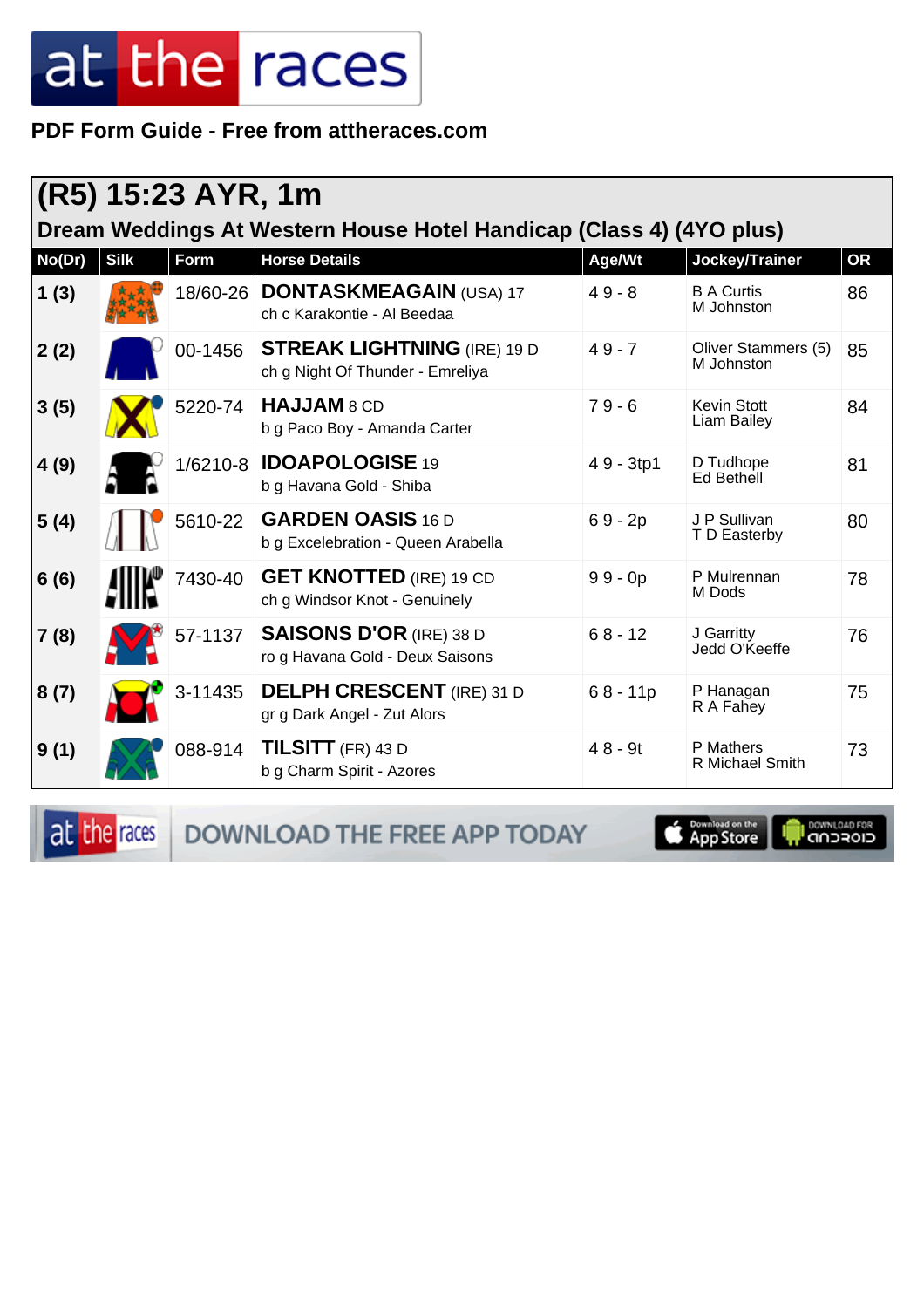PDF Form Guide - Free from attheraces.com

|        |             |           | (R6) 15:40 NOTTINGHAM, 1m 75y                                      |            |                                          |           |
|--------|-------------|-----------|--------------------------------------------------------------------|------------|------------------------------------------|-----------|
|        |             |           | Mansionbet betstival Handicap (Class 4) (3YO only)                 |            |                                          |           |
| No(Dr) | <b>Silk</b> | Form      | <b>Horse Details</b>                                               | Age/Wt     | Jockey/Trainer                           | <b>OR</b> |
| 1(4)   |             | $22 - 17$ | ILZA'EEM (FR) 15 D<br>b c Olympic Glory - Money Time               | $39 - 10$  | Cieren Fallon<br>S & E Crisford          | 87        |
| 2(7)   |             | $2 - 51$  | <b>SEVENAL 30 D</b><br>b c Sea The Stars - Latice                  | $39 - 7p1$ | L Dettori<br>J & T Gosden                | 84        |
| 3(8)   |             | 731-      | <b>QAASID</b> (IRE) 209 D<br>b g Awtaad - Nisriyna                 | $39 - 5$   | J P Spencer<br><b>Sir Michael Stoute</b> | 82        |
| 4(3)   |             | 12        | <b>GEORGE MORLAND 38 BF</b><br>b c Camacho - Baharah               | $39 - 5$   | Josephine Gordon<br>H Candy              | 82        |
| 5(1)   |             | 46-119    | <b>BERTIE'S WISH (IRE) 26</b><br>b g Fast Company - Dance Bid      | $39 - 4$   | A Kirby<br>C G Cox                       | 81        |
| 6(5)   |             | $313 -$   | <b>DARK COMPANY (IRE) 214</b><br>b c Fast Company - Roseraie       | $39 - 2$   | J Fanning<br>M Johnston                  | 79        |
| 7(6)   |             | 2239-6    | <b>SIAM FOX (IRE) 43</b><br>b g Prince Of Lir - Folegandros Island | $39 - 1$   | S De Sousa<br>R Hannon                   | 78        |
| 8(2)   |             | 224-442   | <b>INVINCIBLY</b> (IRE) 34<br>b g Invincible Spirit - Recite       | $39 - 0t$  | Hollie Doyle<br><b>K R Burke</b>         | 77        |

at the races

DOWNLOAD THE FREE APP TODAY



**I** DOWNLOAD FOR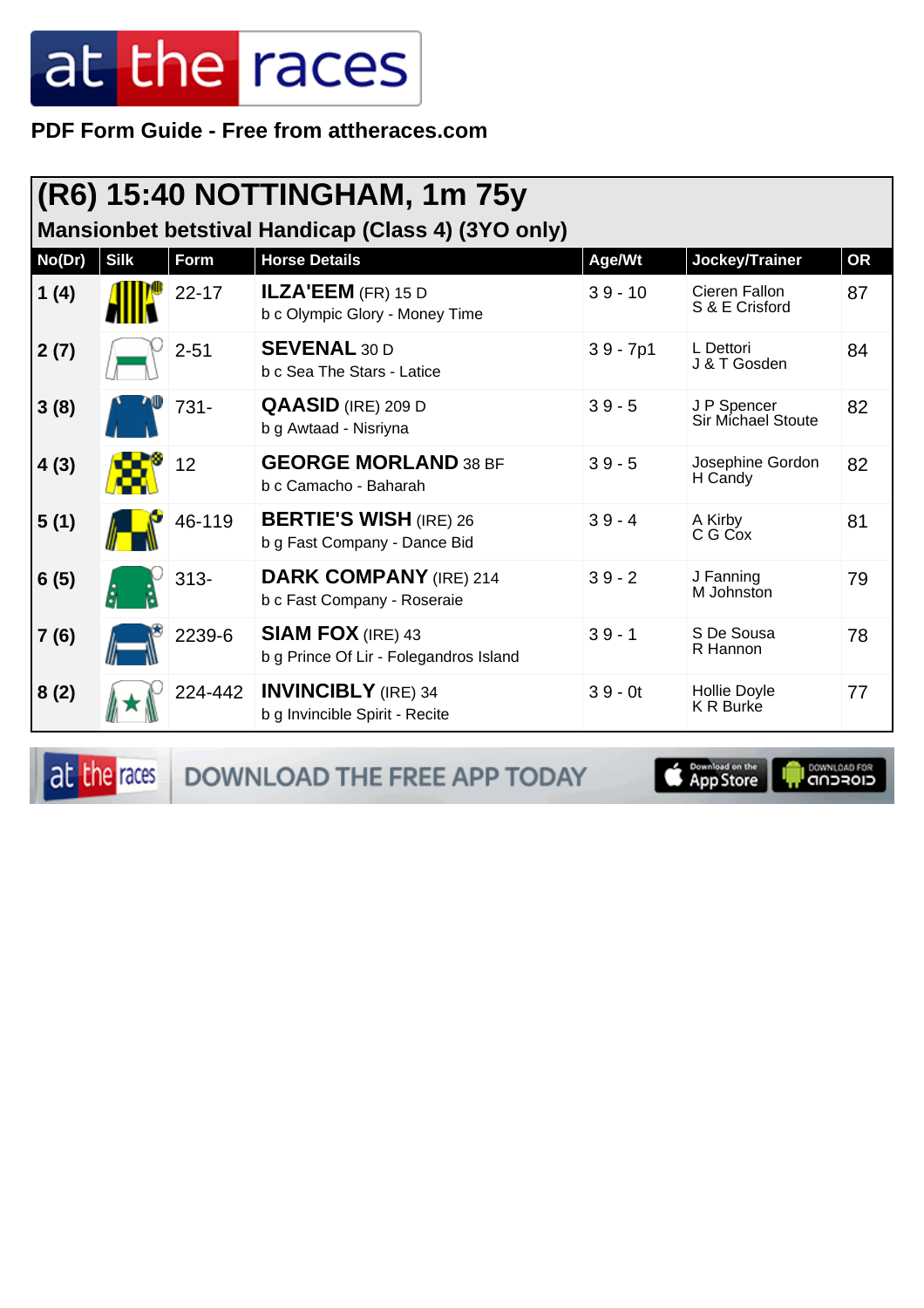#### PDF Form Guide - Free from attheraces.com

| (R6) 15:55 AYR, 5f<br>Bet At Racingty.com Handicap (Class 6) (4YO plus) |             |                             |                                                                        |           |                                   |           |  |
|-------------------------------------------------------------------------|-------------|-----------------------------|------------------------------------------------------------------------|-----------|-----------------------------------|-----------|--|
| No(Dr)                                                                  | <b>Silk</b> | <b>Form</b>                 | <b>Horse Details</b>                                                   | Age/Wt    | Jockey/Trainer                    | <b>OR</b> |  |
| 1(8)                                                                    |             | 121311                      | <b>GUNNERSIDE</b> (IRE) 7 D<br>gr g Gutaifan - Suite                   | $49 - 7$  | S H James<br><b>Grant Tuer</b>    | 65        |  |
| 2(2)                                                                    |             | 88-5336                     | TANASOQ (IRE) 16 CD<br>b g Acclamation - Alexander Youth               | $89 - 6p$ | P Hanagan<br>J S Goldie           | 64        |  |
| 3(7)                                                                    |             | 15/560-0                    | <b>REQUIEMS DREAM (IRE) 60 D</b><br>ch f Dream Ahead - Kerrys Requiem  | $49 - 4$  | <b>Kevin Stott</b><br>P T Midgley | 62        |  |
| 4(5)                                                                    |             | 1417-25                     | <b>INDIAN PURSUIT</b> (IRE) 121 D<br>b g Compton Place - Church Melody | $89 - 4v$ | D C Costello<br>J J Quinn         | 62        |  |
| 5(4)                                                                    |             | 28-8552                     | <b>ECONOMIC CRISIS (IRE) 7 CD</b><br>ch m Excellent Art - Try The Air  | $129 - 3$ | Harry Russell (5)<br>A Berry      | 61        |  |
| 6(3)                                                                    |             | 89-4532                     | <b>RAABEH 9</b><br>b g Showcasing - Twinkle Twinkle                    | $48 - 6$  | Cam Hardie<br>Antony Brittain     | 50        |  |
| 7(1)                                                                    |             | 070-075                     | <b>ROSE BANDIT</b> (IRE) 7 D<br>b f Requinto - Poppy's Rose            | $48 - 2p$ | A Mullen<br>I Jardine             | 46        |  |
| 8(6)                                                                    |             | 736344                      | <b>SUWAAN</b> (IRE) 33 D<br>ch g Exceed and Excel - Janina             | $78 - 2p$ | J P Sullivan<br>Mrs R Carr        | 46        |  |
|                                                                         |             | Long Handicap: Suwaan 8 - 1 |                                                                        |           |                                   |           |  |

at the races

DOWNLOAD THE FREE APP TODAY



**Il DOWNLOAD FOR**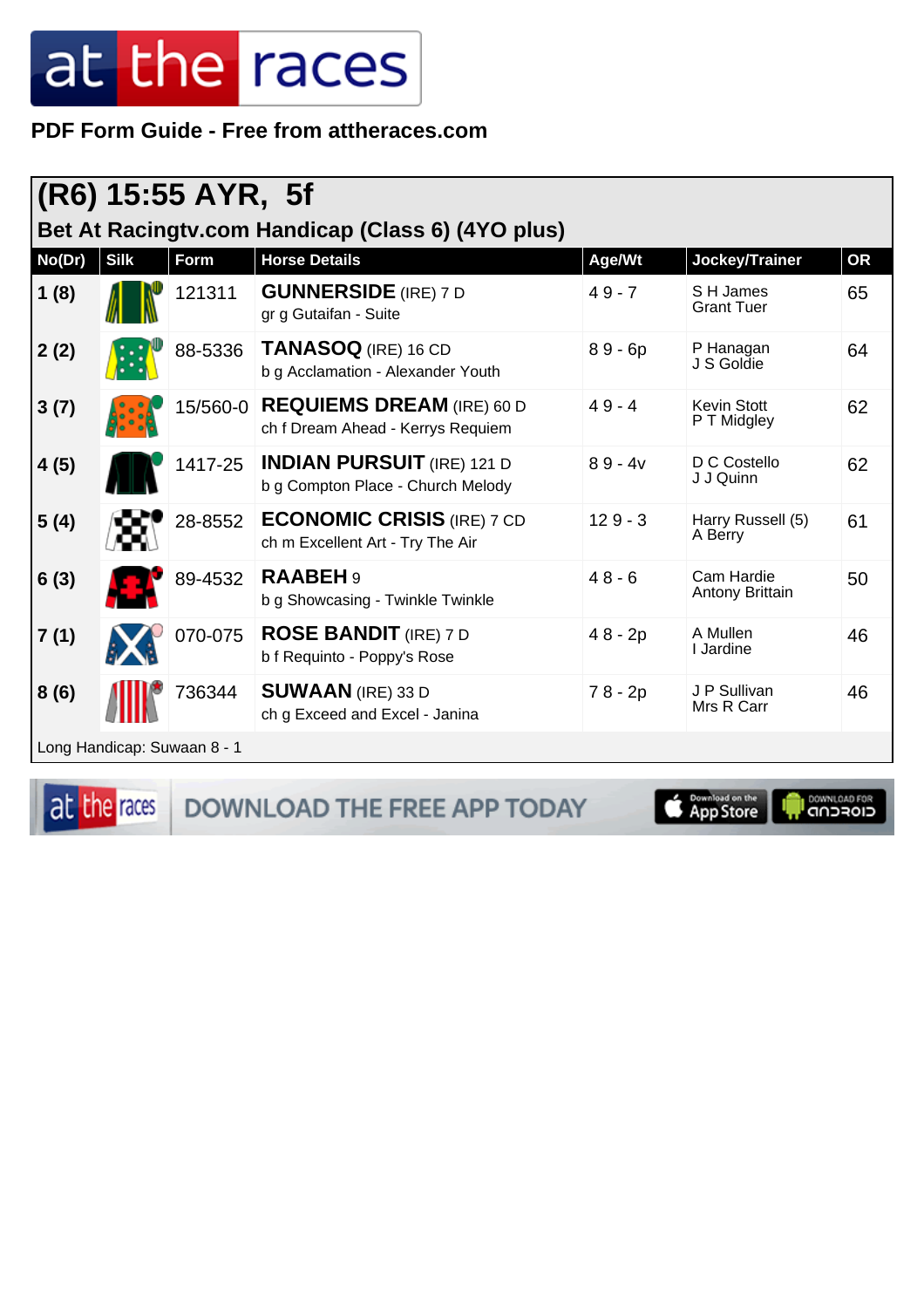**PDF Form Guide - Free from attheraces.com**

#### **(R7) 16:15 NOTTINGHAM, 1m 75y**

#### **Follow RacingTV On Twitter 'Hands And Heels' Apprentice Handicap (Class 6)**

**(4YO plus)**

| No(Dr)     | <b>Silk</b> | Form    | <b>Horse Details</b>                                                       | Age/Wt     | Jockey/Trainer                           | <b>OR</b> |
|------------|-------------|---------|----------------------------------------------------------------------------|------------|------------------------------------------|-----------|
| 1(5)       |             | 072488  | <b>RIVER SONG (IRE) 16 D</b><br>b f Battle Of Marengo - Yurituni           | $49 - 10$  | Erika Parkinson<br>M Appleby             | 57        |
| 2(9)       |             | 080-509 | <b>SHOOT TO WIN (IRE) 12 D</b><br>ch g Shooting To Win - Spirit Of Success | $49 - 9b1$ | Tia Phillips (7)<br>Simon Pearce         | 56        |
| 3(10)      |             | 00-2742 | <b>LIGHTNING ATTACK 12 D BF</b><br>b g Lethal Force - Afrodita             | $59 - 9$   | Owen Lewis (5)<br>R A Teal               | 56        |
| 4(8)       |             | 5600-07 | <b>ORDER OF ST JOHN 19</b><br>b g Coach House - Gospel Music               | 49 - 7p    | Alex Jary (5)<br>D J Jeffreys            | 54        |
| 5(6)       |             | 68-4574 | <b>ELUSIVE HEIGHTS</b> (IRE) 68 D<br>br g Elusive Pimpernel - Berg Bahn    | $89 - 5$   | Bradley Harris (5)<br>Mrs K J Tutty      | 52        |
| 6(4)       |             | 393559  | <b>DANCING JO 5 D</b><br>b g Mazameer - Remix                              | $59 - 0v$  | Rose Dawes (7)<br>M R Channon            | 47        |
| 7(2)       |             | 552863  | <b>NEW LOOK</b> (FR) 13 D<br>gr g Style Vendome - Tara's Force             | $68 - 13b$ | Morgan Cole (5)<br>Mrs L Williamson      | 46        |
| 8(3)       |             | 966-026 | <b>DON'T JOKE 14</b><br>ch g Slade Power - Lady Frances                    | $48 - 13$  | Aiden Brookes (5)<br>Mrs R Carr          | 46        |
| 9(7)       |             | 7580-95 | <b>HOTCITY</b> 14<br>b f Cityscape - Even Hotter                           | $48 - 13p$ | Mollie Phillips (3)<br>Steph Hollinshead | 46        |
| 10<br>(11) |             | 770-537 | <b>ROCK WARBLER (IRE) 49 D</b><br>ch g Raven's Pass - Rare Tern            | 88 - 12es  | Gaia Boni (3)<br>M Mullineaux            | 45        |
| 11(1)      |             | 446670  | <b>ZAHIRAH 35</b><br>b m Mullionmileanhour - Numanthia                     | $78 - 12$  | L Browne (5)<br>J R Jenkins              | 45        |

at the races

DOWNLOAD THE FREE APP TODAY

**S** Download on the



**I DOWNLOAD FOR**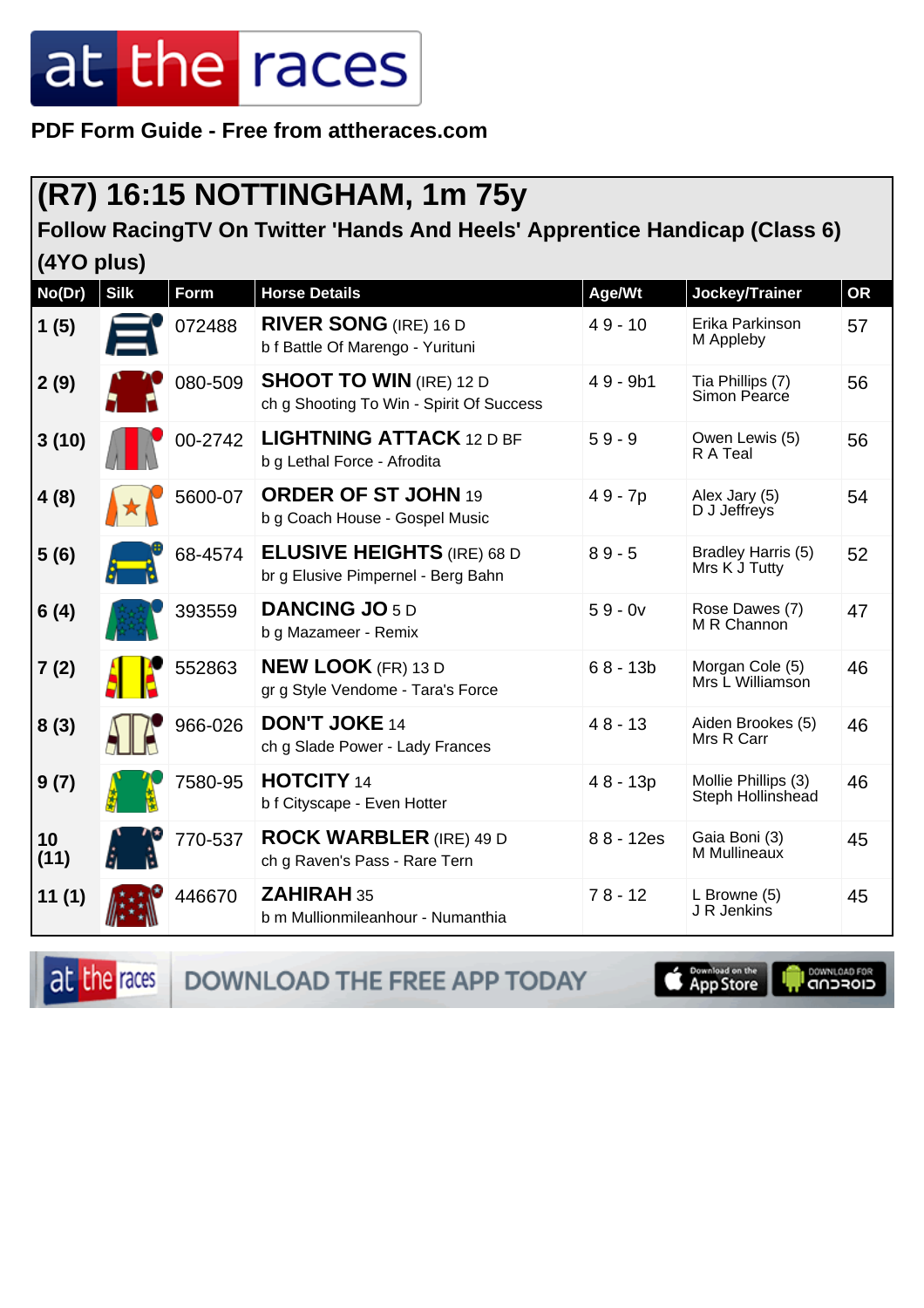PDF Form Guide - Free from attheraces.com

| (R1) 16:30 CURRAGH, 7f<br>Irish Stallion Farms European Breeders Fund (C & G) Maiden (Class) (2YO only) |                          |             |                                                             |          |                                     |           |  |
|---------------------------------------------------------------------------------------------------------|--------------------------|-------------|-------------------------------------------------------------|----------|-------------------------------------|-----------|--|
| No(Dr)                                                                                                  | <b>Silk</b>              | <b>Form</b> | <b>Horse Details</b>                                        | Age/Wt   | Jockey/Trainer                      | <b>OR</b> |  |
| 1(7)                                                                                                    |                          |             | <b>ADHUIL</b><br>b g Gutaifan - Positive Vibration          | $29 - 5$ | L F Roche<br>A A Howard             |           |  |
| 2(11)                                                                                                   |                          |             | <b>ADONIS</b><br>ch c Siyouni - Rajaratna                   | $29 - 5$ | S Foley<br>Mrs J Harrington         |           |  |
| 3(2)                                                                                                    |                          | 3           | <b>BARUD</b> (GB) 11<br>g c Kodiac - Syann                  | $29 - 5$ | C T Keane<br>D K Weld               |           |  |
| 4(8)                                                                                                    |                          |             | <b>CANTERS WELL</b><br>g g Caravaggio - Gali Gal            | $29 - 5$ | S M Crosse<br>Joseph P O'Brien      |           |  |
| 5(9)                                                                                                    |                          | 55          | <b>GEODESIC 18 BF</b><br>g c Caravaggio - Eccentricity      | $29 - 5$ | P A Harnett (7)<br>Donnacha O'Brien |           |  |
| 6(10)                                                                                                   |                          |             | <b>MANNIX</b><br>ch c Australia - Many Hearts               | $29 - 5$ | C D Hayes<br>J A Stack              |           |  |
| 7(3)                                                                                                    | $\left  \bullet \right $ |             | <b>NATIONAL GALLERY</b><br>bro c Caravaggio - Dora De Green | $29 - 5$ | D P McDonogh<br>Joseph P O'Brien    |           |  |
| 8(4)                                                                                                    |                          | 6           | <b>PLAY BY THE RULES 14</b><br>b c Vocalised - Teodolite    | $29 - 5$ | K J Manning<br>J S Bolger           |           |  |
| 9(1)                                                                                                    |                          |             | <b>POINT LONSDALE</b><br>b c Australia - Sweepstake         | $29 - 5$ | J A Heffernan<br>A P O'Brien        |           |  |
| 10(6)                                                                                                   |                          | 8           | <b>UNCONQUERABLE 19</b><br>b c Churchill - Rien Ne Vas Plus | $29 - 5$ | G M Ryan<br>Donnacha O'Brien        |           |  |
| 11(5)                                                                                                   |                          |             | <b>VERBAL SPARRING</b><br>b c Vocalised - Teocht            | $29 - 5$ | R P Cleary<br>J S Bolger            |           |  |

at the races

DOWNLOAD THE FREE APP TODAY

**S** Download on the

**DOWNLOAD FOR**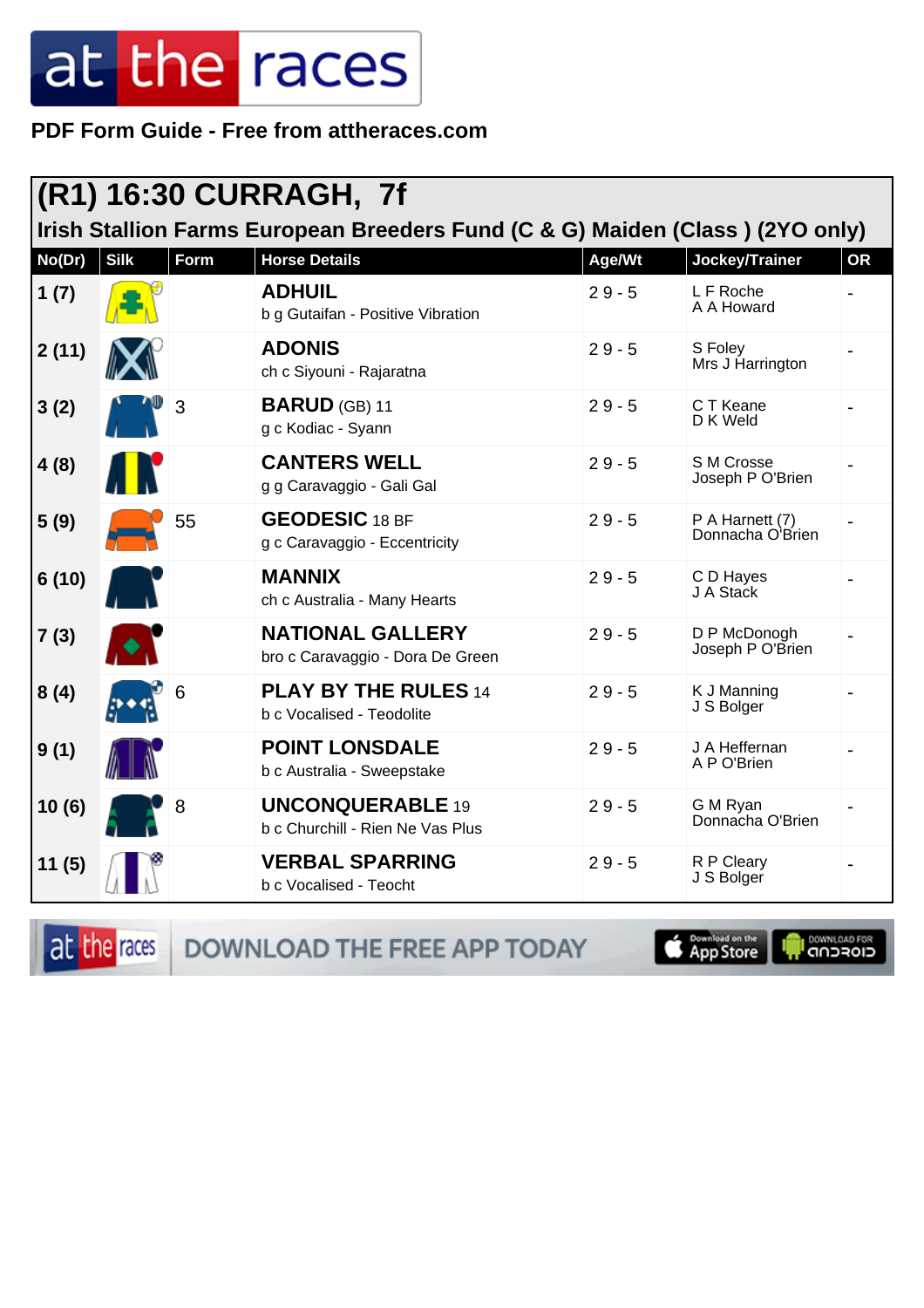**PDF Form Guide - Free from attheraces.com**

| (R7) 16:40 CARTMEL, 2m 1f 46y<br>Clifton Arms Conditional Jockeys' Handicap Hurdle (Class 4) (4YO plus) |             |             |                                                                              |              |                                             |     |  |  |
|---------------------------------------------------------------------------------------------------------|-------------|-------------|------------------------------------------------------------------------------|--------------|---------------------------------------------|-----|--|--|
| <b>No</b>                                                                                               | <b>Silk</b> | <b>Form</b> | <b>Horse Details</b>                                                         | Age/Wt       | Jockey/Trainer                              | OR  |  |  |
| 1                                                                                                       |             | 26702-3     | <b>GOLDEN TOWN</b> (IRE) 32 CD<br>b g Invincible Spirit - Princesse Dansante | $1012 - 7$   | Charlotte Jones<br>James Moffatt            | 122 |  |  |
| $\overline{2}$                                                                                          |             | $31/4 -$    | <b>GLOBETROTTER</b> (IRE) 251 (23F)<br>ch g Helmet - Shimna                  | 7 11 - 11p   | Tom Midgley (3)<br>D Brooke                 | 112 |  |  |
| $\mathbf{3}$                                                                                            |             | 36/480-     | <b>SOLOHEADBEG</b> (IRE) 312<br>b g Excelebration - Quiritis                 | $511 - 6$    | Emma Smith-<br>Chaston (6)<br>Micky Hammond | 107 |  |  |
| $\overline{\mathbf{4}}$                                                                                 |             |             | 3/46032- FOR THREE (IRE) 131<br>b g Pour Moi - Asmaa                         | $711 - 5$    | Oakley Brown<br>J P L Ewart                 | 106 |  |  |
| 5                                                                                                       |             | 85415-7     | THE STEWARD (USA) 20 CD<br>b g Street Cry - Candlelight                      | $1011 - 5b$  | Lorcan Murtagh<br>James Moffatt             | 106 |  |  |
| $6\phantom{1}6$                                                                                         |             | P226-23     | <b>FRIGHTENED RABBIT (USA) 15 CD</b><br>b g Hard Spun - Champagne Ending     | $911 - 2$    | Danny McMenamin<br>Mrs Dianne Sayer         | 103 |  |  |
| $\overline{7}$                                                                                          |             |             | 43P32-2 CALLIOPE 4 D<br>b m Poet's Voice - Costa Brava                       | $811 - 1$ bt | C J Todd<br>Mrs Dianne Sayer                | 102 |  |  |
| 8                                                                                                       |             | 143093-     | <b>GENEVER DRAGON (IRE) 40 D</b><br>b g Dragon Pulse - Glen Ginnie           | 4 10 - 13p   | Theo Gillard (6)<br>D McCain Jnr            | 105 |  |  |

at the races DOWNLOAD THE FREE APP TODAY



DOWNLOAD FOR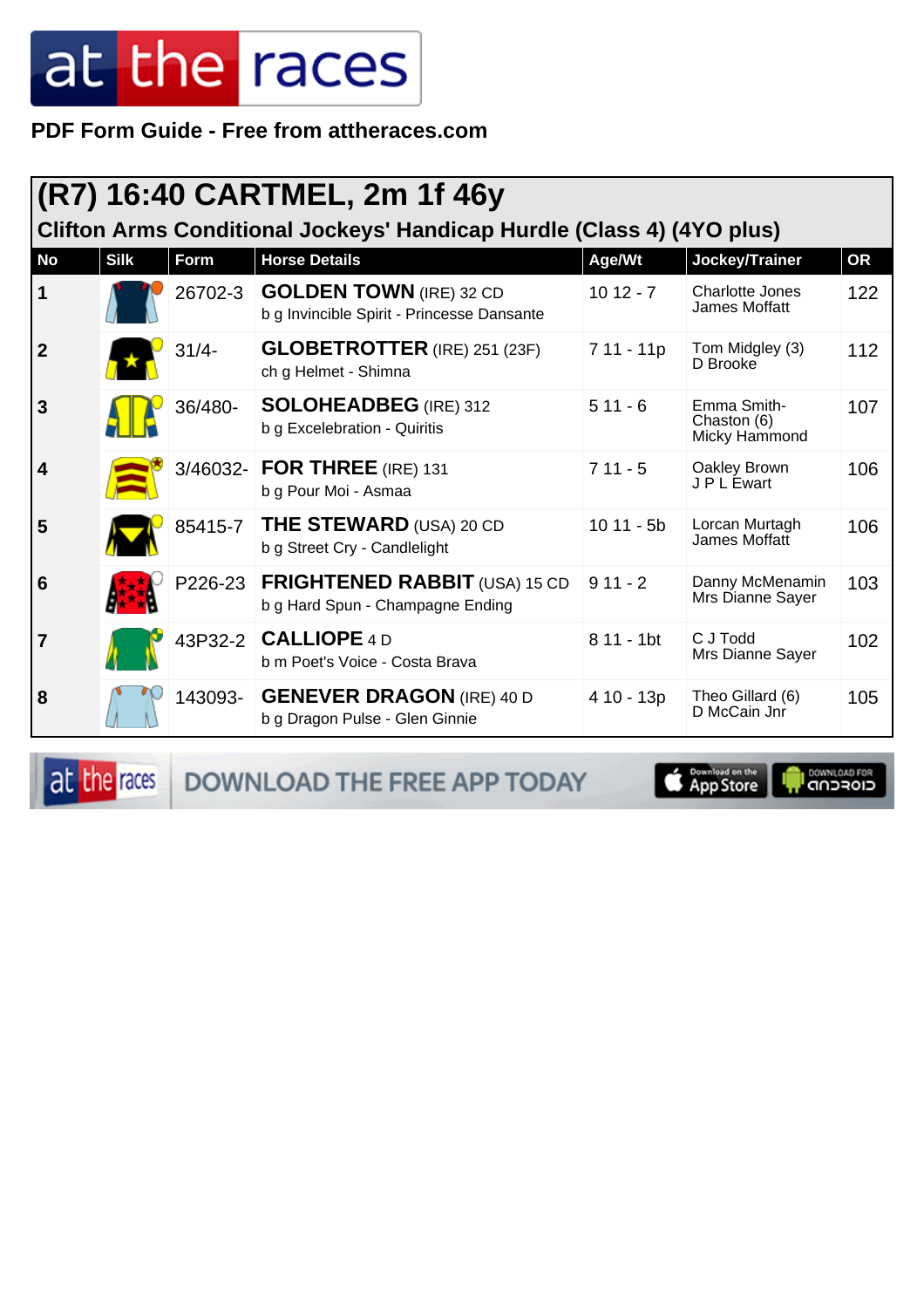**PDF Form Guide - Free from attheraces.com**

| (R2) 17:00 CURRAGH, 6f<br>Irish Stallion Farms European Breeders Fund Race (Class) (2YO only) |             |      |                                                                 |            |                                     |           |  |  |
|-----------------------------------------------------------------------------------------------|-------------|------|-----------------------------------------------------------------|------------|-------------------------------------|-----------|--|--|
| No(Dr)                                                                                        | <b>Silk</b> | Form | <b>Horse Details</b>                                            | Age/Wt     | Jockey/Trainer                      | <b>OR</b> |  |  |
| 1(1)                                                                                          |             |      | <b>CONFIDENT STAR</b><br>b c Lope De Vega - Freedom March       | $29 - 4$   | S Foley<br>Mrs J Harrington         |           |  |  |
| 2(2)                                                                                          |             |      | <b>DR ZEMPF</b> (GB)<br>g c Dark Angel - Souvenir Delondres     | $29 - 4$   | C T Keane<br>G M Lyons              |           |  |  |
| 3(6)                                                                                          |             |      | <b>ELLIPTIC 43</b><br>b f Caravaggio - Aqua De Vida             | $29 - 4$   | G M Ryan<br>Donnacha O'Brien        |           |  |  |
| 4(3)                                                                                          |             | 6    | HADMAN <sub>19</sub><br>ch c Starspangledbanner - Anneli        | $29 - 4t$  | D McMonagle (5)<br>Joseph P O'Brien |           |  |  |
| 5(5)                                                                                          |             | 1333 | <b>MISSING MATRON 17 C</b><br>b f Vocalised - Bring Back Matron | $29 - 4p1$ | K J Manning<br>J S Bolger           |           |  |  |
| 6(4)                                                                                          |             |      | <b>RAPIDUS</b><br>g c Caravaggio - Gorband                      | $29 - 4$   | J A Heffernan<br>A P O'Brien        |           |  |  |

at the races DOWNLOAD THE FREE APP TODAY

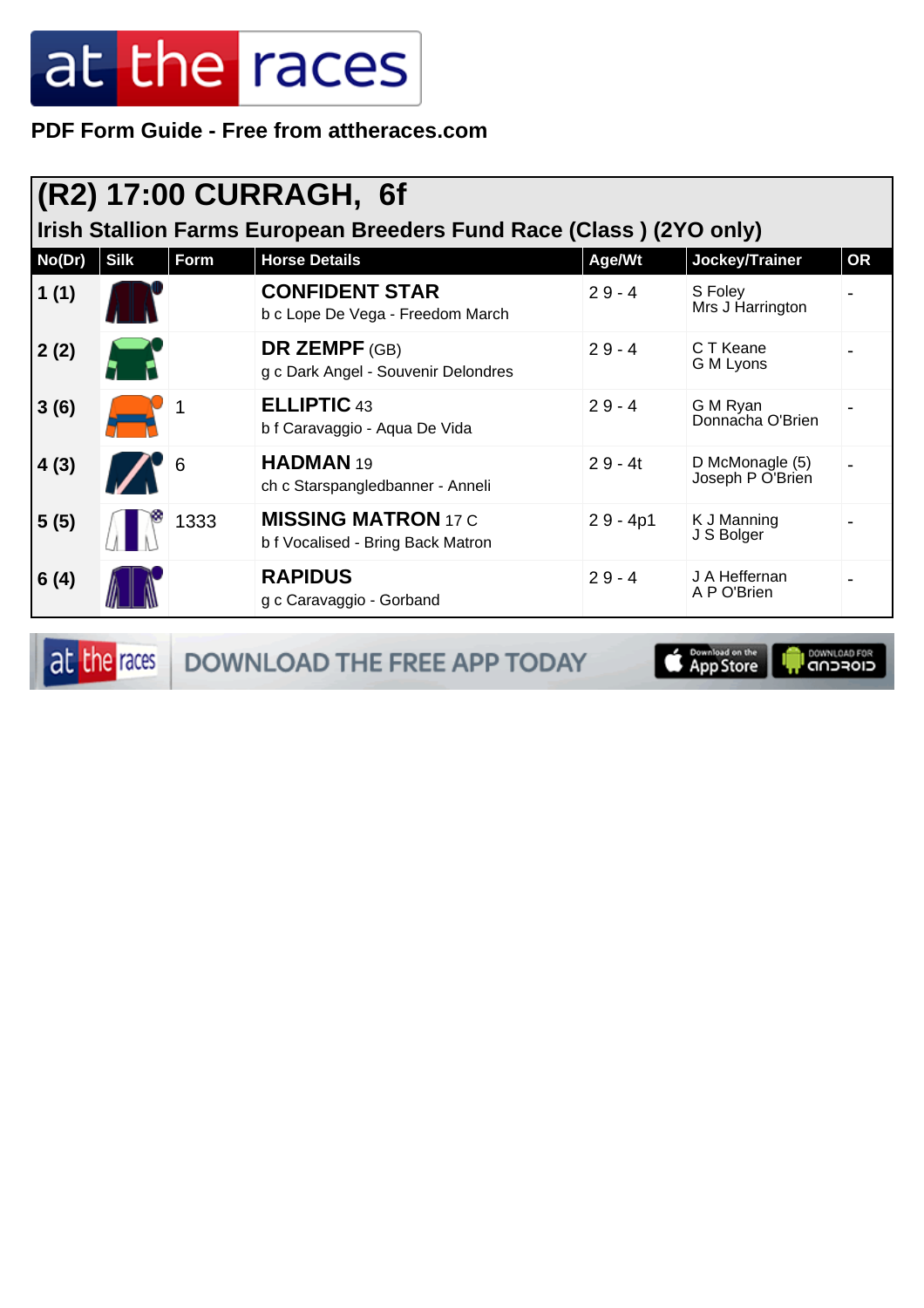**PDF Form Guide - Free from attheraces.com**

#### **(R2) 17:10 KEMPTON (A.W.), 6f**

#### **Wise Betting At racingtv.com Maiden Fillies' Stakes (GBB Race) (Class 5) (2YO only)**

| VIII Y J<br>No(Dr) | <b>Silk</b>  | Form           | <b>Horse Details</b>                                         | Age/Wt   | Jockey/Trainer                       | <b>OR</b> |
|--------------------|--------------|----------------|--------------------------------------------------------------|----------|--------------------------------------|-----------|
| 1(6)               |              |                | <b>ANNIE'S SONG (IRE)</b><br>b f Camacho - Dutch Treaty      | $29 - 0$ | R Kingscote<br>R Charlton            |           |
| 2(11)              |              |                | <b>ARDBRACCAN (IRE)</b><br>b f Lawman - Bosphorus Queen      | $29 - 0$ | P J Dobbs<br>R Hannon                |           |
| 3(4)               |              | $\overline{2}$ | <b>BEFORE DAWN (IRE) 18</b><br>gr f Dark Angel - Mistrusting | $29 - 0$ | W Buick<br>C Appleby                 |           |
| 4(7)               |              | 2              | <b>BLAAST</b> 16<br>b f Showcasing - Absolute Blast          | $29 - 0$ | Adam J McNamara<br>Archie Watson     |           |
| 5(5)               |              |                | <b>DEEVIOUS LADY</b><br>b f Adaay - Lady Prodee              | $29 - 0$ | J F Egan<br>M J Attwater             |           |
| 6(9)               |              |                | <b>DUBAI JEWEL</b><br>b f Showcasing - Diamond Blaise        | $29 - 0$ | Andrea Atzeni<br>A M Balding         |           |
| 7(8)               |              |                | <b>GOLDEN ROMANCE (IRE)</b><br>ch f Profitable - Calipatria  | $29 - 0$ | <b>Hector Crouch</b><br>S bin Suroor |           |
| 8(2)               |              |                | <b>IKKARI (IRE)</b><br>b f Mehmas - Ease The Jets            | $29 - 0$ | P Cosgrave<br>George Baker           |           |
| 9(3)               | <b>AIIIA</b> |                | <b>SAFRA (USA)</b><br>b f War Front - Tell Me Now            | $29 - 0$ | James Doyle<br>S & E Crisford        |           |
| 10<br>(10)         |              |                | <b>SPICELINE</b><br>b f Showcasing - Dolly Colman            | $29 - 0$ | David Probert<br>A King              |           |
| 11(1)              |              |                | <b>SUNSTRIKE</b> (IRE) 9<br>b f Dark Angel - Extricate       | $29 - 0$ | Oisin Murphy<br>J & T Gosden         |           |
| 12<br>(12)         |              |                | <b>WILD PLACE (IRE)</b><br>b f Mehmas - Turuqaat             | $29 - 0$ | Callum Shepherd<br>S bin Suroor      |           |

at the races

DOWNLOAD THE FREE APP TODAY

App Store

**DOWNLOAD FOR**